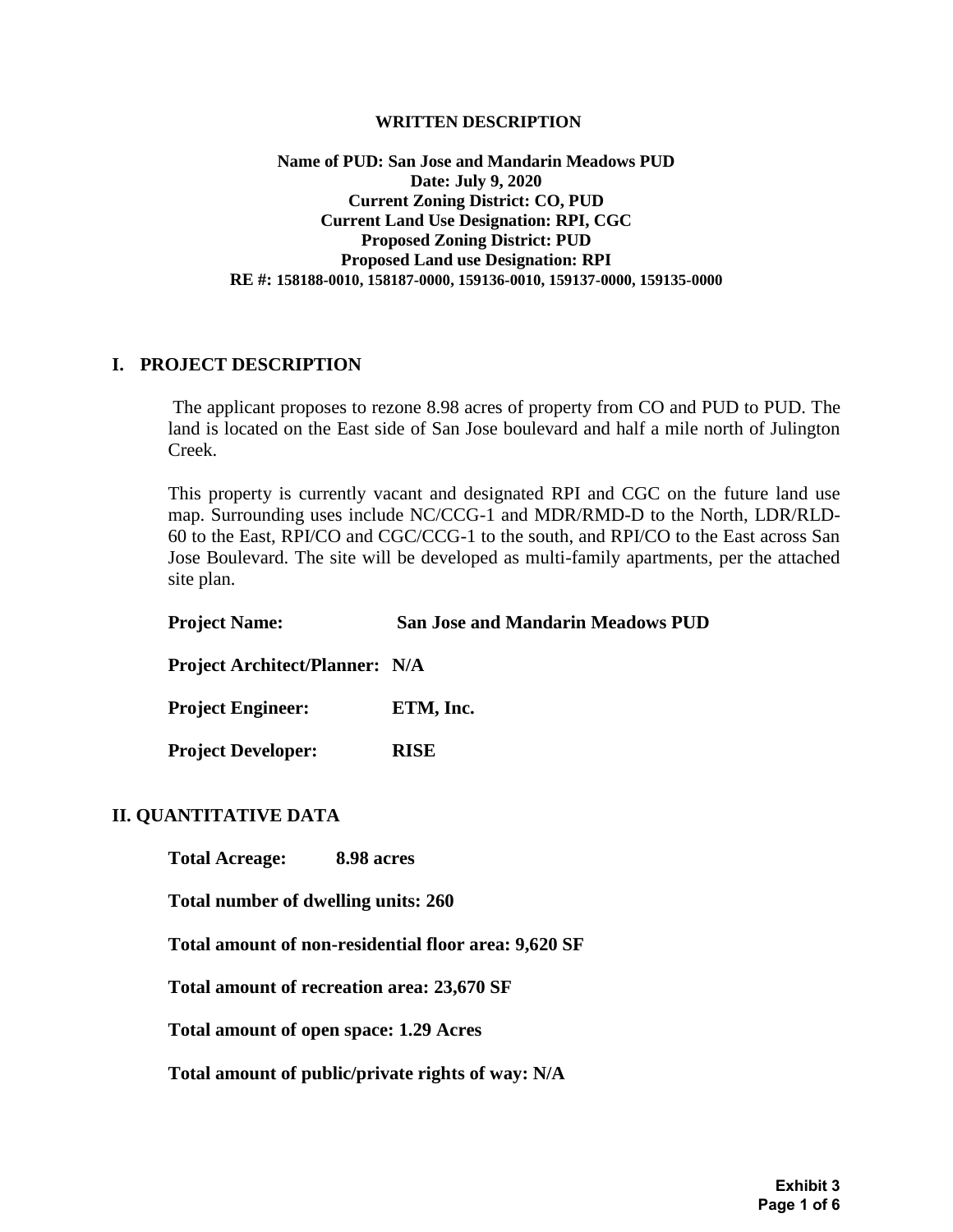# **Total amount of land coverage of all buildings and structures: 109,500 SF**

**Phase schedule of construction (include initiation dates and completion dates):**  Project will be completed in a single phase.

# **III. USES AND RESTRICTIONS**

### **A. Permitted Uses and Structures in Site A:**

- (1) Single-family dwellings.
- (2) Multiple-family dwellings.
- (3) Essential services, including water, sewer, gas, telephone, radio, television and electric, meeting the performance standards and development criteria set forth in Part 4.
- (4) Medical and dental office or clinics (but not hospitals).
- (5) Professional and business offices.
- (6) Churches, including a rectory or similar uses, meeting the performance standards and development criteria set forth in Part 4.
- (7) Parks, playgrounds, and playfields or recreational or community structures meeting the performance standards and development criteria set forth in Part 4.
- (8) Adult Congregate Living Facility (but not group care home or residential treatment facility).
- (9) Banks without drive-through, savings and loan institutions, and similar uses.
- (10) Hospice facilities.
- (11) Employment office (but not a day labor pool).

### **B. Permitted Accessory Uses and Structures in Site A:**

(1) Accessory uses allowed in accordance with Section 656.403.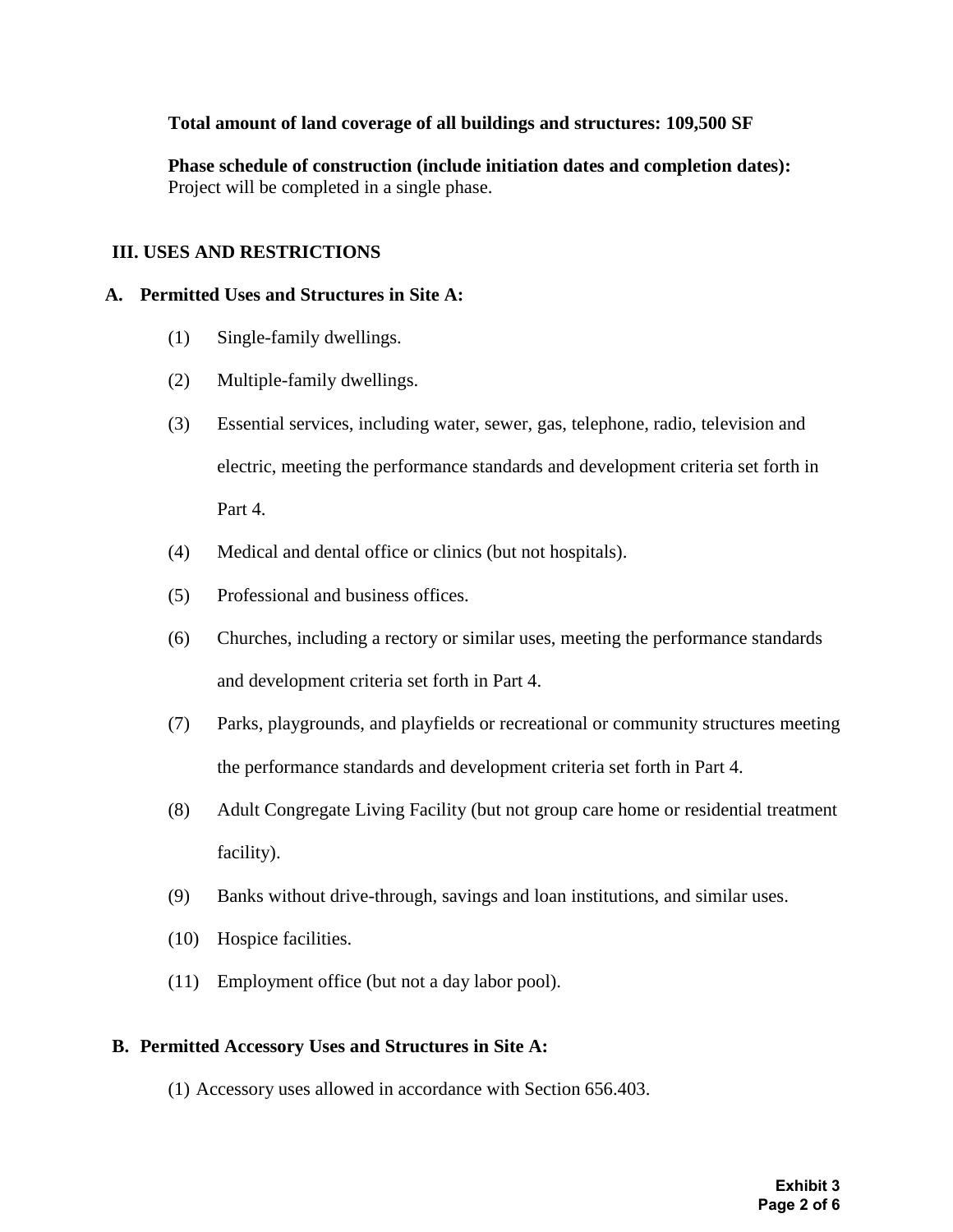### **C. Permitted uses and Structures in Site B:**

- (1) Stormwater retention
- (2) Parks, playgrounds, and playfields or recreational or community structures meeting the performance standards and development criteria set forth in Part 4.
- (3) Essential services, including water, sewer, gas, telephone, radio, television and electric, meeting the performance standards and development criteria set forth in Part 4.

#### **D. Permitted Accessory Uses and Structures in Site B:**

1. Accessory uses allowed in accordance with Section 656.403.

### **IV. STATEMENTS**

**A. How does the proposed PUD differ from the usual application of the Zoning Code?**

The PUD limits uses from the usual Zoning Code application and allows infill of land to support the surrounding area.

**B. Describe the intent for the continued operation and maintenance of those areas and functions described herein and facilities which are not to be provided, operated, or maintained by the City.** 

All areas will be maintained by the owner.

### **V. DESIGN GUIDELINES**

#### **A. Multi-family Lot Requirements**

- (1) *Minimum lot area:* 1,100 square feet for each unit not to exceed 35 units per acre
- (2) *Maximum lot coverage:* 60 percent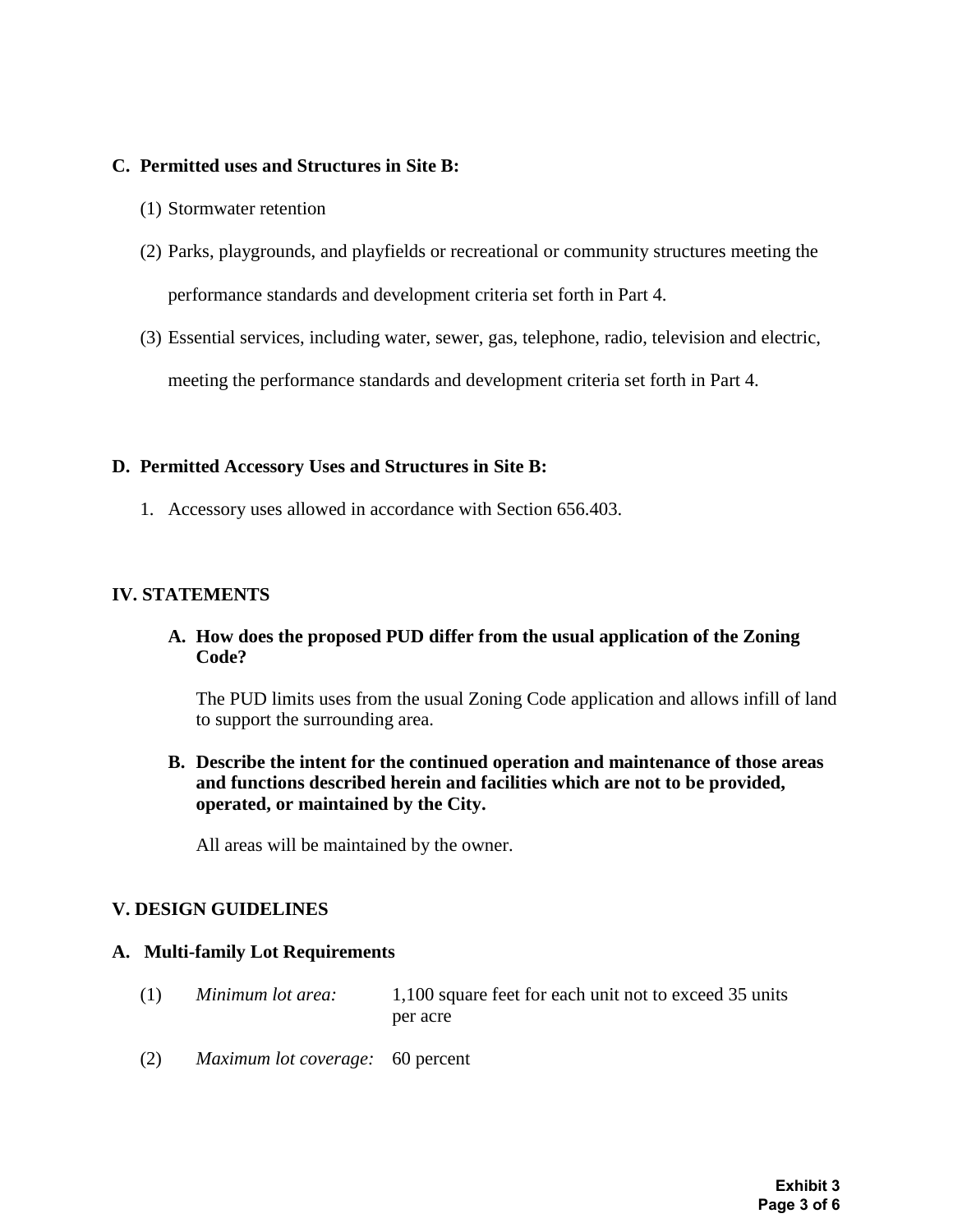- (3) *Maximum height of structures:* 65 feet
- (4) *Minimum yard requirements:* All uses:
	- I. Front—10 feet.
	- II. Side—5 feet.
	- III. Rear—10 feet.

# **B. Non-Multifamily Lot Requirements**

(1) As set forth in 656.311.A.3. (Commercial, Residential, and Office District)

# **C. Ingress, Egress and Circulation**

- (1) *Parking Requirements.* 
	- a. The parking requirements for this development shall be consistent with the requirements of Part 6 of the Zoning Code, except the ratio shall be 1.35 spaces per unit.
	- b. Bike parking  $-2\%$  of required vehicular parking
	- c. Loading Area 1 space  $10' \times 20'$
- (2) *Vehicular Access.* 
	- a. Vehicular access to the Property shall be by way of San Jose Blvd., substantially as shown in the Site Plan. The final location of all access points is subject to the review and approval of the City's Traffic Engineer.
	- b. Within the Property, internal access shall be provided by reciprocal easements for ingress and egress among the driveways of the various parcels of the Property, if ownership or occupancy of the Property is subdivided among more than one person or entity.
- (3) *Pedestrian Access.*
	- a. Pedestrian access shall be provided by sidewalks installed in accordance with the 2030 Comprehensive Plan.

### **D. Signs**

(1) One (1) double faced or two (2) single faced signs not to exceed sixty (60) square feet in area for each face or sign and twenty (20) feet in height, which shall be a monument sign.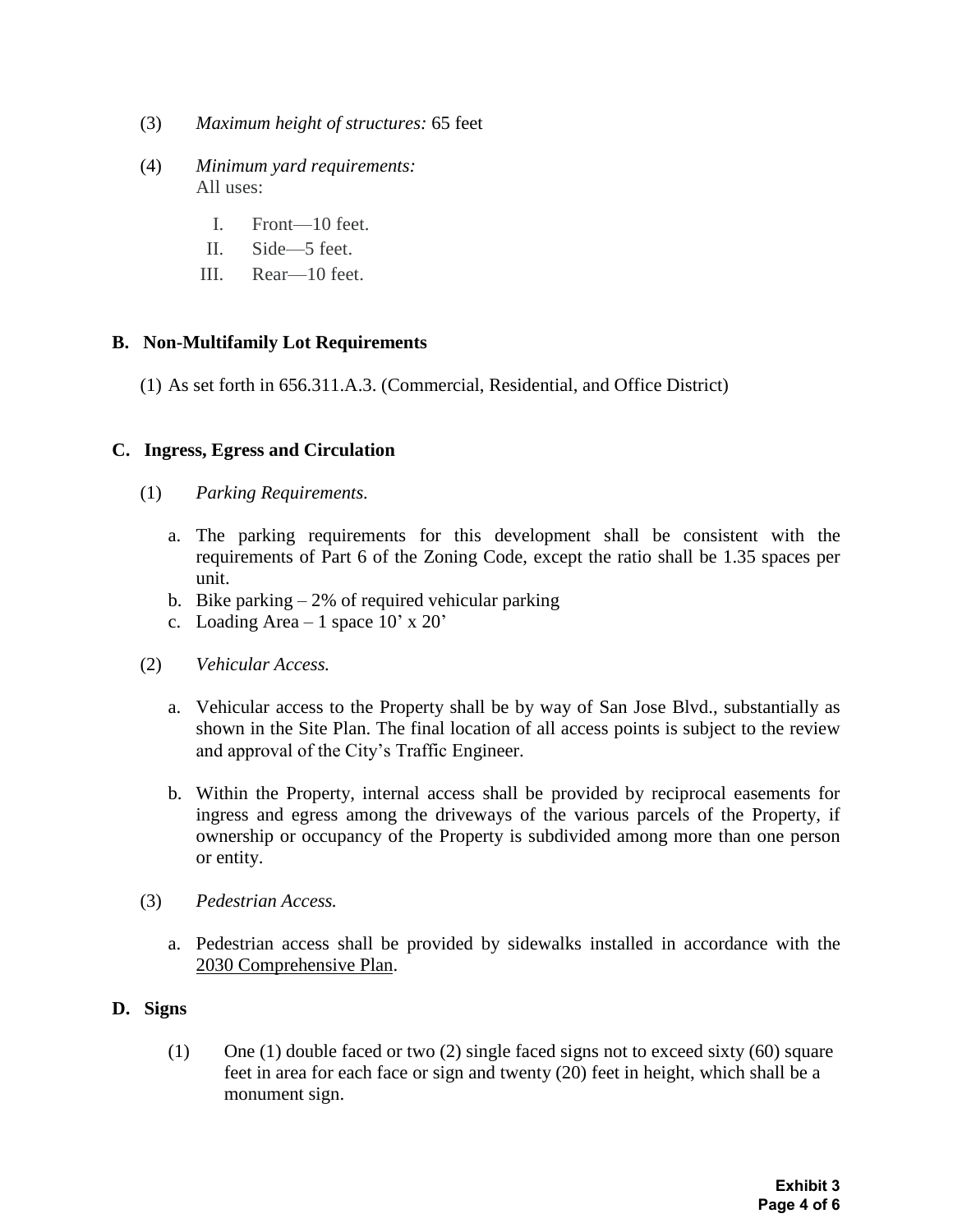- (2) Directional signs shall not exceed four (4) square feet.
- (3) Wall signs painted on the wall not to exceed ten percent (10%) of the square footage of the occupancy frontage of the building abutting a public right-of-way are permitted.

# **E. Landscaping**

The Property shall be developed in accordance with the existing landscaping.

# **F. Recreation and Open Space**

See Exhibit F.

# **G. Utilities**

- Water will be provided by JEA.
- Sanitary sewer will be provided by JEA.
- Electric will be provided by JEA.

# **H. Wetlands**

Wetlands will be permitted according to local, state and federal requirements.

### **I. Buffers**

Appropriate landscaping, fencing or walls shall be provided between uncomplimentary land uses or zoning districts as shown on the site plan.

# **VI. DEVELOPMENT PLAN APPROVAL**

With each request for verification of substantial compliance with this PUD, a preliminary development plan shall be submitted to the City of Jacksonville Planning and Development Department identifying all then existing and proposed uses within the Property, and showing the general layout of the overall Property.

# **VII. JUSTIFICATION FOR PLANNED UNIT DEVELOPMENT CLASSIFICATION FOR THIS PROJECT**

The proposed project is consistent with the general purpose and intent of the City of Jacksonville 2030 Comprehensive Plan and Land Use Regulations. The proposed project will be beneficial to the surrounding neighborhood and community.